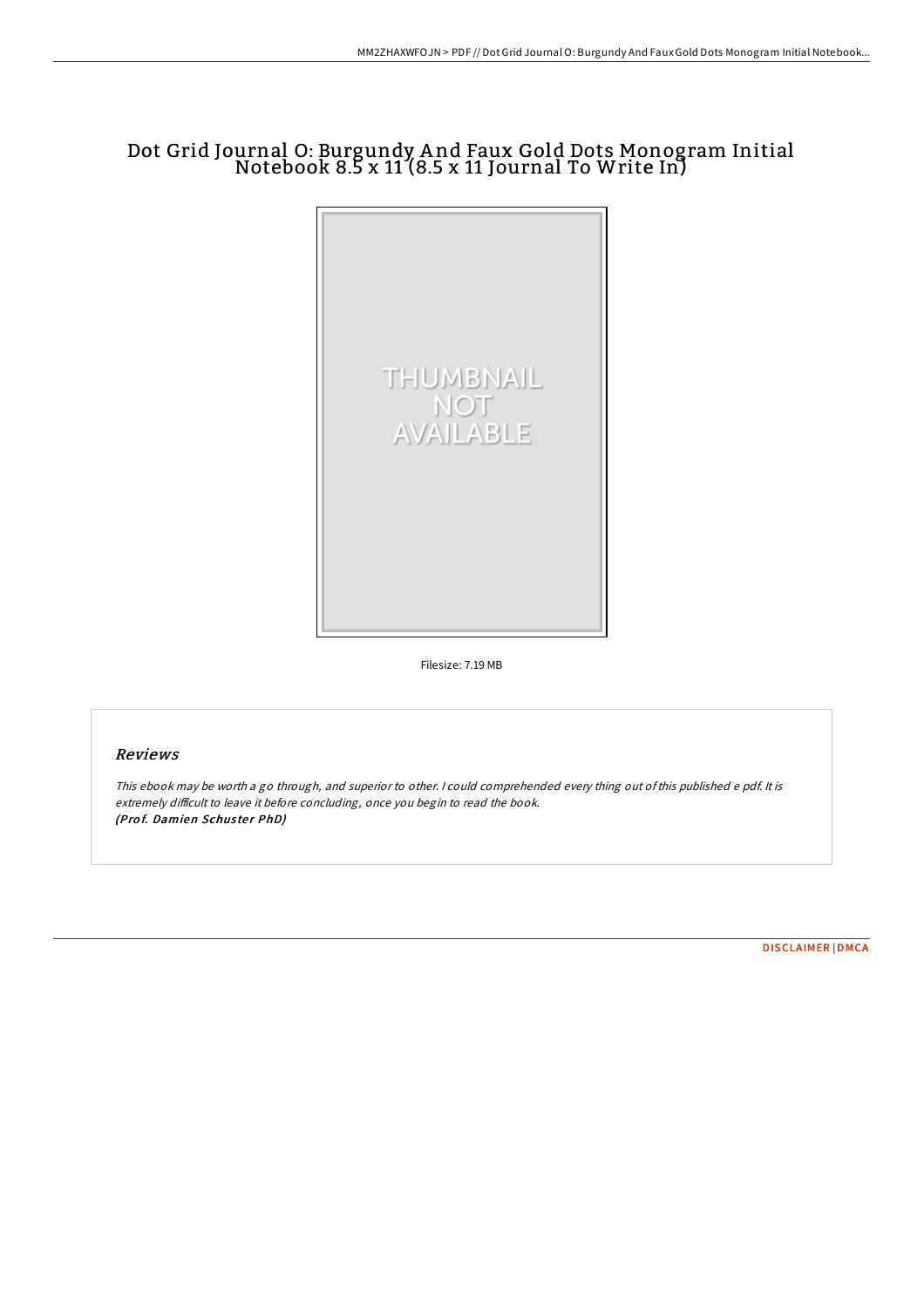### DOT GRID JOURNAL O: BURGUNDY AND FAUX GOLD DOTS MONOGRAM INITIAL NOTEBOOK 8.5 X 11 (8.5 X 11 JOURNAL TO WRITE IN)



To get Dot Grid Journal O: Burgundy And Faux Gold Dots Monogram Initial Notebook 8.5 x 11 (8.5 x 11 Journal To Write In) PDF, you should access the hyperlink listed below and save the document or get access to additional information that are relevant to DOT GRID JOURNAL O: BURGUNDY AND FAUX GOLD DOTS MONOGRAM INITIAL NOTEBOOK 8.5 X 11 (8.5 X 11 JOURNAL TO WRITE IN) ebook.

CreateSpace Independent Publishing Platform. Paperback. Condition: New. This item is printed on demand. 110 pages. Dimensions: 11.0in. x 8.5in. x 0.2in.Monogram Journal - Dot Grid: Faux gold dots cover. Girly design. Makes a lovely gift for women or girls under 10 dollars. Perfect for bullet journaling. Dotted notebook. Extra large size - 8. 5 x 11 inches. 110 pages. Discover more dot grid journals: search for Mango House Publishing dot grid in the Books section. This item ships from La Vergne,TN. Paperback.